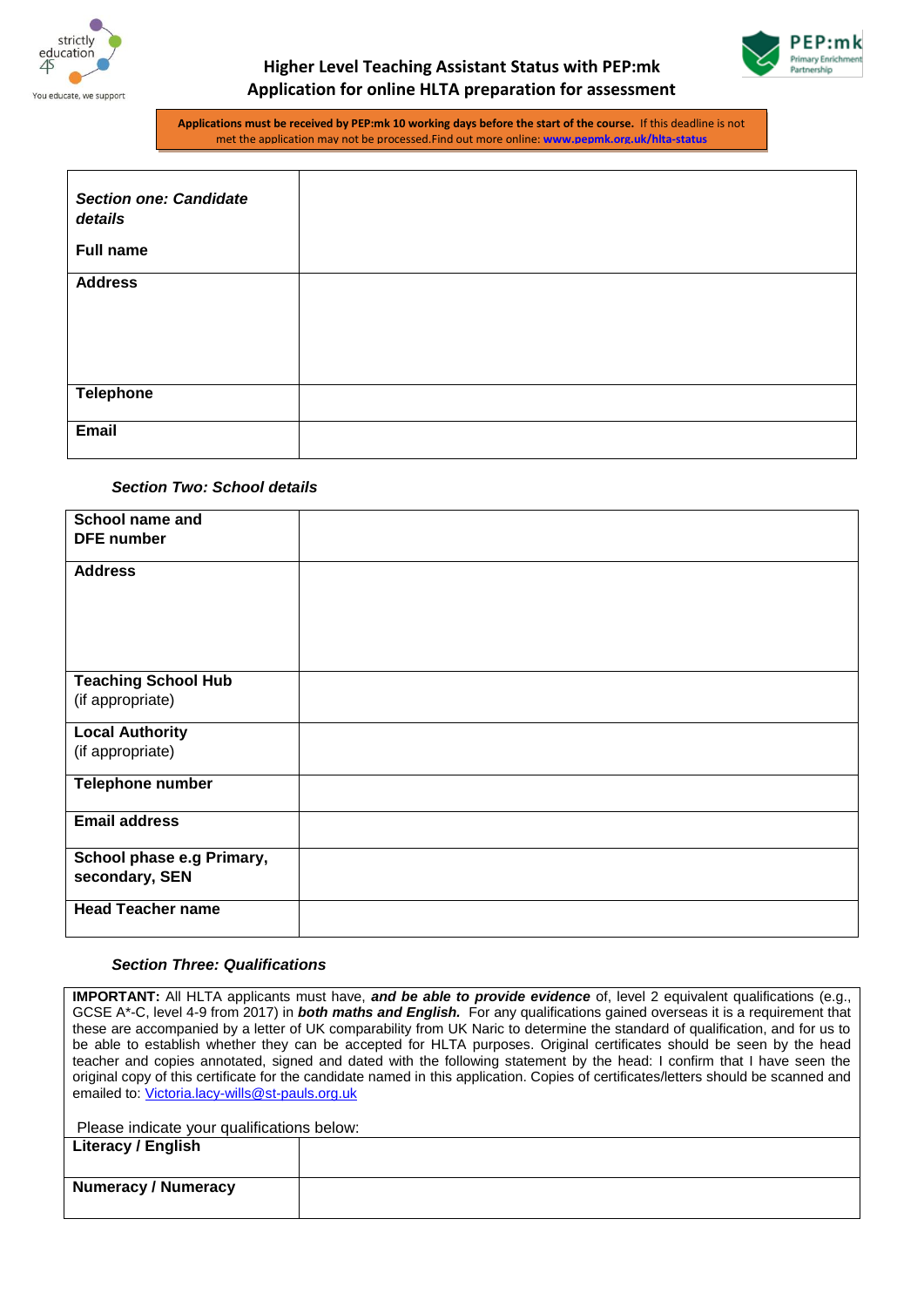



### *Section Four: Criteria for submission of application*

HLTA preparation and assessment is for candidates who are already working against HLTA standards. Candidates will normally have at least one year's experience working at HLTA level, including contributing to planning/preparation of teaching across 1:1, group and whole classes. **Completion and signature of this form confirms you have recent experience of working in line with the standards, including whole class teaching.**

#### *Section Five: Candidate supporting statement*

*In no more than 300 words please describe your current role in school and confirm that you have experience of taking 1:1, group, and whole class teaching. NB This application is for HLTA assessment, not for a training programme. Candidates will undertake a series of online sessions as preparation for final assessment.* 

### *Section Six: Headteacher's supporting statement Note: This section could be completed by a line manager or senior member of staff. However, the head teacher needs to sign to support the application.*

*Please confirm the candidate is already working against the HLTA standards (Appendix 1) and is competent in teaching 1:1, group and whole class lessons. Examples of these will be required for final assessment. Candidates should have contributed to planning these lessons and, for whole classes, should have taken the class with no teacher present. Please also annotate, sign and date the Level 2 equivalent certificates in Literacy and Numeracy. This application is for HLTA assessment, not for a training programme. Candidates will undertake a series of online sessions as preparation for final assessment.* 

*By signing the form, you give your consent that the information provided is to be shared only within the HLTA national assessment partnership for course administration. The contact details given will be used for the assessor to contact the school and to contact you about relevant HLTA events. The personal details of yourself or the candidate will not be used for marketing any purposes. If you have any queries about this please contact the HLTA team at Strictly Education 4S on[: HLTA@strictlyeducation4s.co.uk](mailto:HLTA@strictlyeducation4s.co.uk) or 01306 320120*

Head Teacher confirmation

| <b>Signature</b> |  |
|------------------|--|
| <b>Date</b>      |  |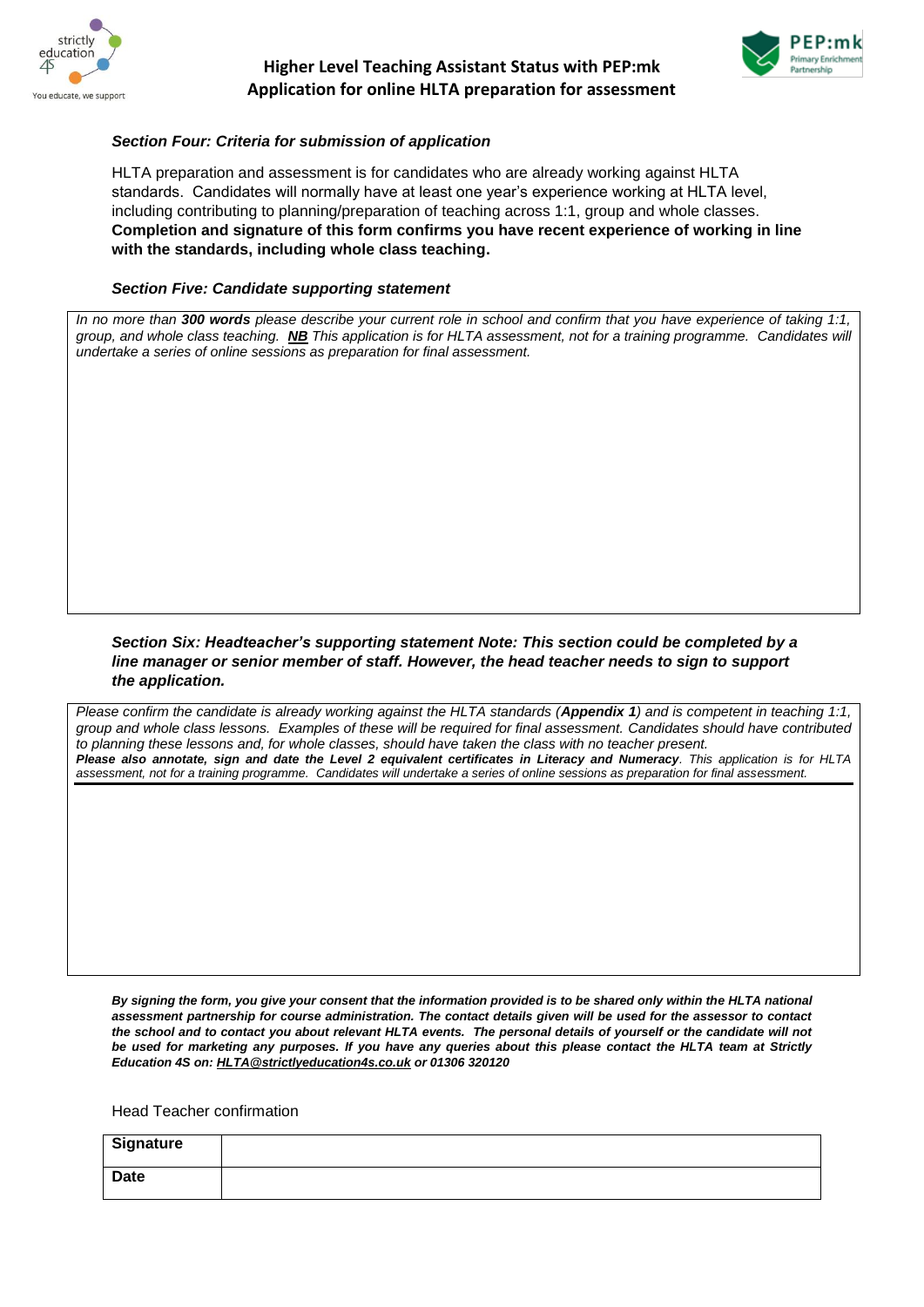



## *Section Seven: Funding arrangements*

| <b>Funding</b><br>arrangements.                | Payment will be as follows:                                                                                                                                         |
|------------------------------------------------|---------------------------------------------------------------------------------------------------------------------------------------------------------------------|
|                                                | Partnership Schools - £630 broken down as follows: £180.00 for preparation<br>and £450 (VAT exempt) for assessment.                                                 |
| Please note all fee<br>are non-<br>refundable. | Non-Partnership Schools - £730 broken down as follows: £280.00 for<br>preparation and £450 (VAT exempt) for assessment.                                             |
|                                                | Withdrawal from the programme must be confirmed 7 working days in<br>writing, prior to the start date, otherwise a 50% cancellation fee will be<br><i>incurred.</i> |
|                                                |                                                                                                                                                                     |

**School funded – PLEASE DO NOT SEND PAYMENT. The school will be invoiced once the application has been processed & been approved.** *Please provide the contact details for invoicing, including name and contact details (telephone number and email address) of person authorising payment on behalf of the school.*

| <b>School</b>                      |  |
|------------------------------------|--|
| <b>Post Code</b>                   |  |
| Finance contact name and<br>number |  |
| Email                              |  |
| <b>Approved by</b>                 |  |
| <b>Signed</b>                      |  |
| <b>Position</b>                    |  |

*By completing and submitting this application you are agreeing that an electronic record will be created using the supplied information and you give your consent for this information to be shared only within the HLTA national assessment partnership for course administration purposes. The contact details given will be used for your assessor to contact your school and to invite to you HLTA events. Your personal details will not be used for marketing purposes. If you have any queries about this please contact the HLTA team at Strictly Education 4S on: [HLTA@strictlyeducation4s.co.uk](mailto:HLTA@strictlyeducation4s.co.uk) or 01306 320120*

**Date**

*Please email the application with scanned certificates to [Victoria.lacy-wills@st-pauls.org.uk](mailto:Victoria.lacy-wills@st-pauls.org.uk)*